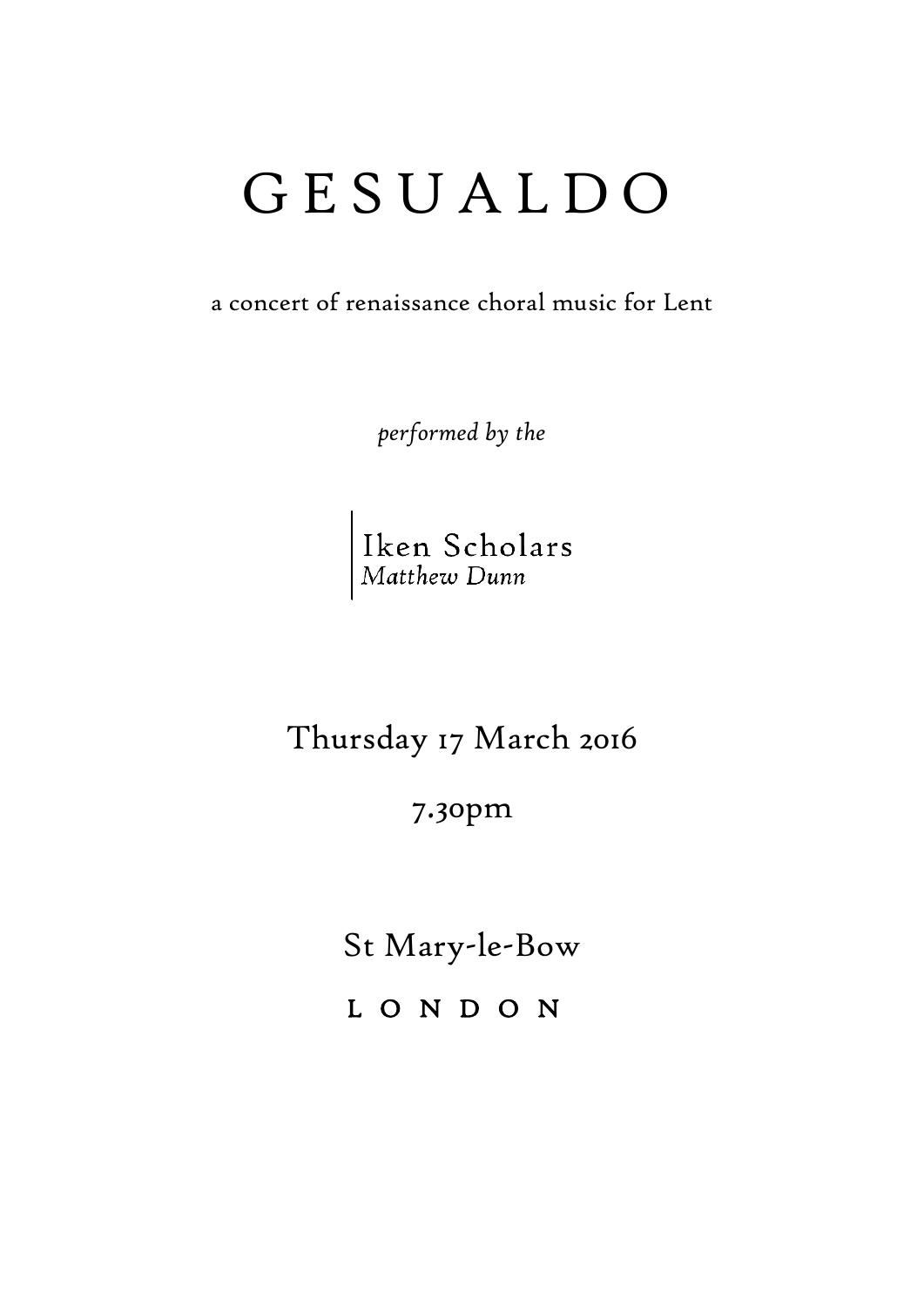#### Thank you

The *Iken Scholars* would like to thank all at St Mary-le-Bow for allowing them to sing in this wonderful church. It is always a great pleasure to perform here.

#### Why *Iken Scholars*?

Iken is a small village in Suffolk where St Botolph was granted land to build a monastery in the mid-seventh century. Matthew is Organist and Director of Music at St Botolph without Aldgate.

#### Keep in touch

There are lots of ways to keep in touch with the *Iken Scholars* Website: www.ikenscholars.co.uk Facebook: www.facebook.com/ikenscholars YouTube: Search 'Iken Scholars' Email: ikenscholars@gmail.co.uk Matthew's twitter feed: @MatthewJohnDunn

#### *\*NEW: Join the* Iken Scholars' *mailing list to receive news of upcoming concerts and performances by emailing ikenscholars@gmail.com \**

#### Special mention

The *Iken Scholars* would like to thank Nancho Alverez in particular. He is the professor of mathematical analysis at Malaga University and a Renaissance polyphony enthusiast. He has worked tirelessly to make excellent performing editions of Renaissance works freely available. He has made a new edition of Gesualdo's *Responsories for Holy Saturday* especially for the *Iken Scholars* tonight.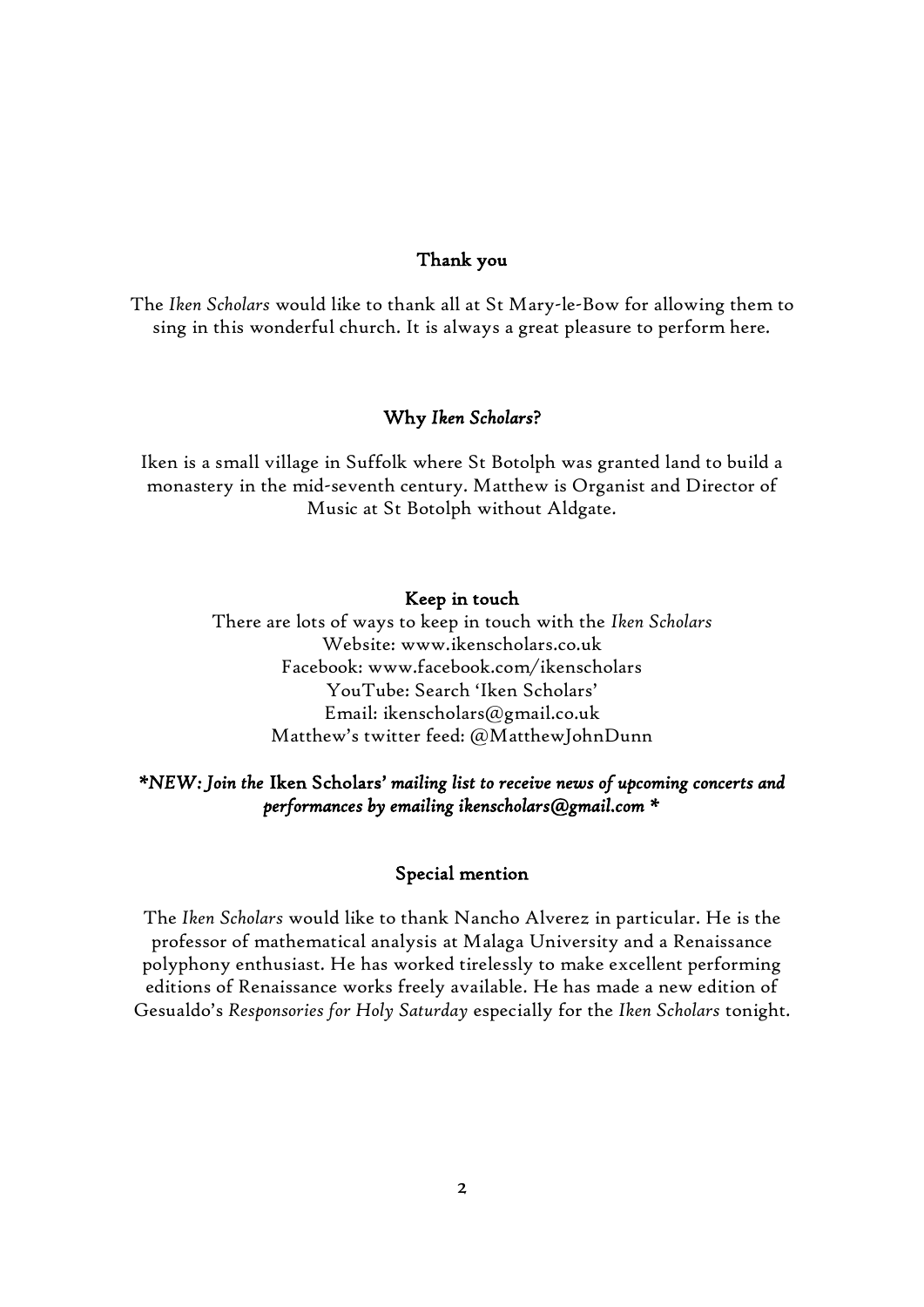## G E S U A L D O

| Ave regina caelorum                                                                                              | Andrea Rota (c.1553-1597)          |
|------------------------------------------------------------------------------------------------------------------|------------------------------------|
| Libera me, Domine                                                                                                | Alonso Lobo $(1555 - 1617)$        |
| Responsories for Holy Saturday:<br>Nocturne 1<br>Sicut Ovis<br>Jerusalem surge<br>Plange quasi virgo             | Carlo Gesualdo (1560-1613)         |
| Media vita                                                                                                       | Orlando di Lasso (1532-1594)       |
| Responsories for Holy Saturday:<br>Nocturne 2<br>Recessit pastor noster<br>$O$ vos omnes<br>Ecce quomodo moritur | Gesualdo                           |
| Stabat Mater                                                                                                     | Giovanni da Palestrina (1525-1594) |
| Responsories for Holy Saturday:<br>Nocturne 3<br>Astiterunt reges<br>Aestimatus sum<br>Sepulto Domino            | Gesualdo                           |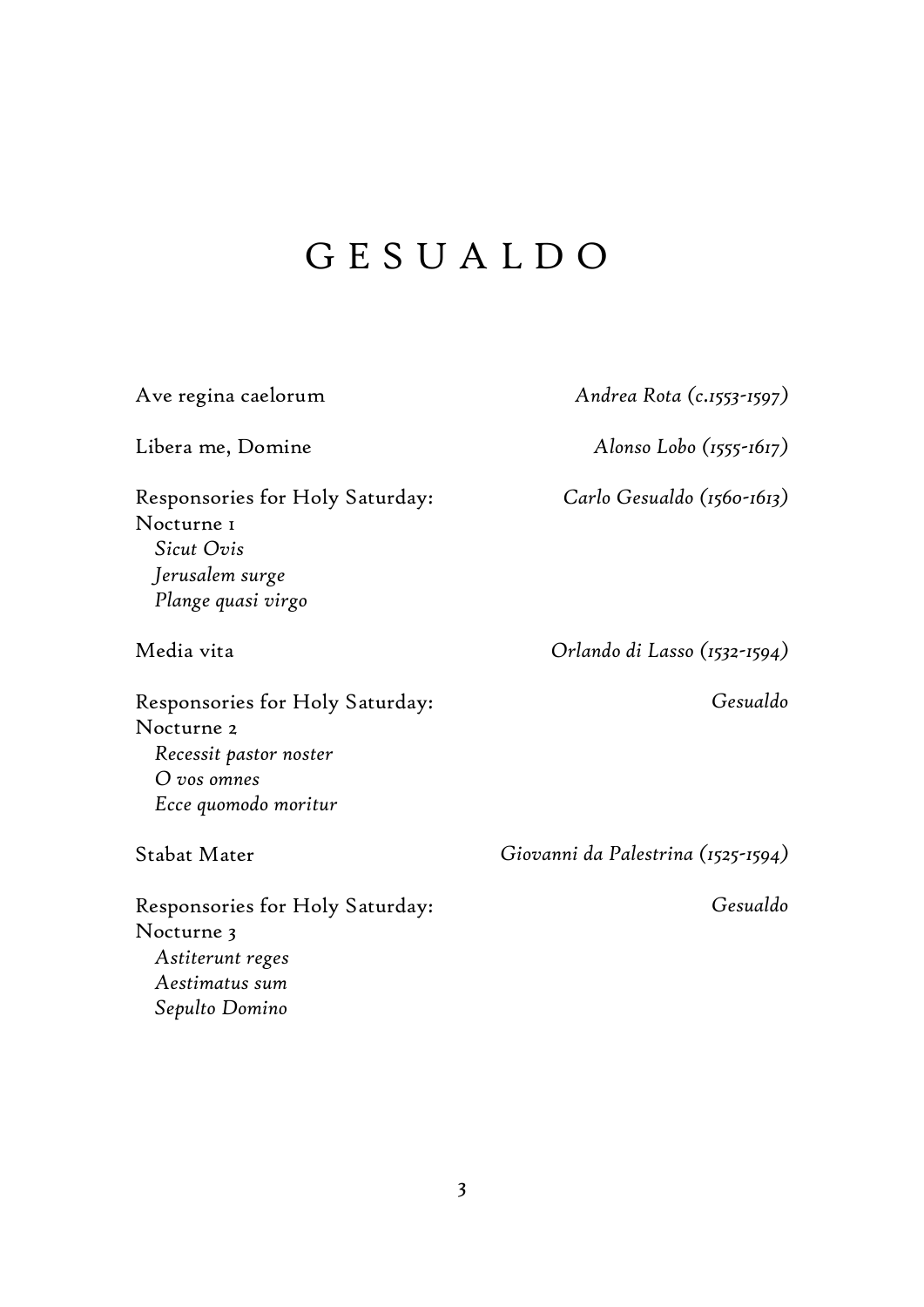### Translations

#### *Ave regina,* Rota

Ave Regina coelorum, Ave Domina Angelorum: Salve radix, salve porta, Ex qua mundo lux est orta:

Gaude Virgo gloriosa, Super omnes speciosa, Vale, o valde decora, Et pro nobis Christum exora.

#### *Libera me, Domine,* Lobo

Libera me, Domine, de morte aeterna in die illa tremenda quando coeli movendi sunt et terra dum veneris judicare saeculum per ignem.

Tremens factus sum ego et timeo, dum discussio venerit atque ventura ira.

Dies irae, dies illa, calamitatis et miseriae, dies magna et amara valde.

Requiem aeternam dona eis, Domine, et lux perpetua luceat eis.

Kyrie eleison, Christe eleison, Kyrie eleison.

Hail, O Queen of Heav'n enthron'd, Hail, by angels Mistress own'd Root of Jesse, Gate of morn, Whence the world's true light was born. Glorious Virgin, joy to thee, Loveliest whom in Heaven they see, Fairest thou where all are fair! Plead with Christ our sins to spare.

Deliver me, O Lord, from eternal death, on that fearful day when the heavens are moved and the earth when you will come to judge the world through fire.

I am made to tremble, and I fear, when the desolation shall come, and also the coming wrath.

That day, the day of wrath, calamity, and misery, that terrible and exceedingly bitter day.

Rest eternal grant them, O Lord, and let perpetual light shine on them.

Lord have mercy, Christ have mercy Lord have mercy.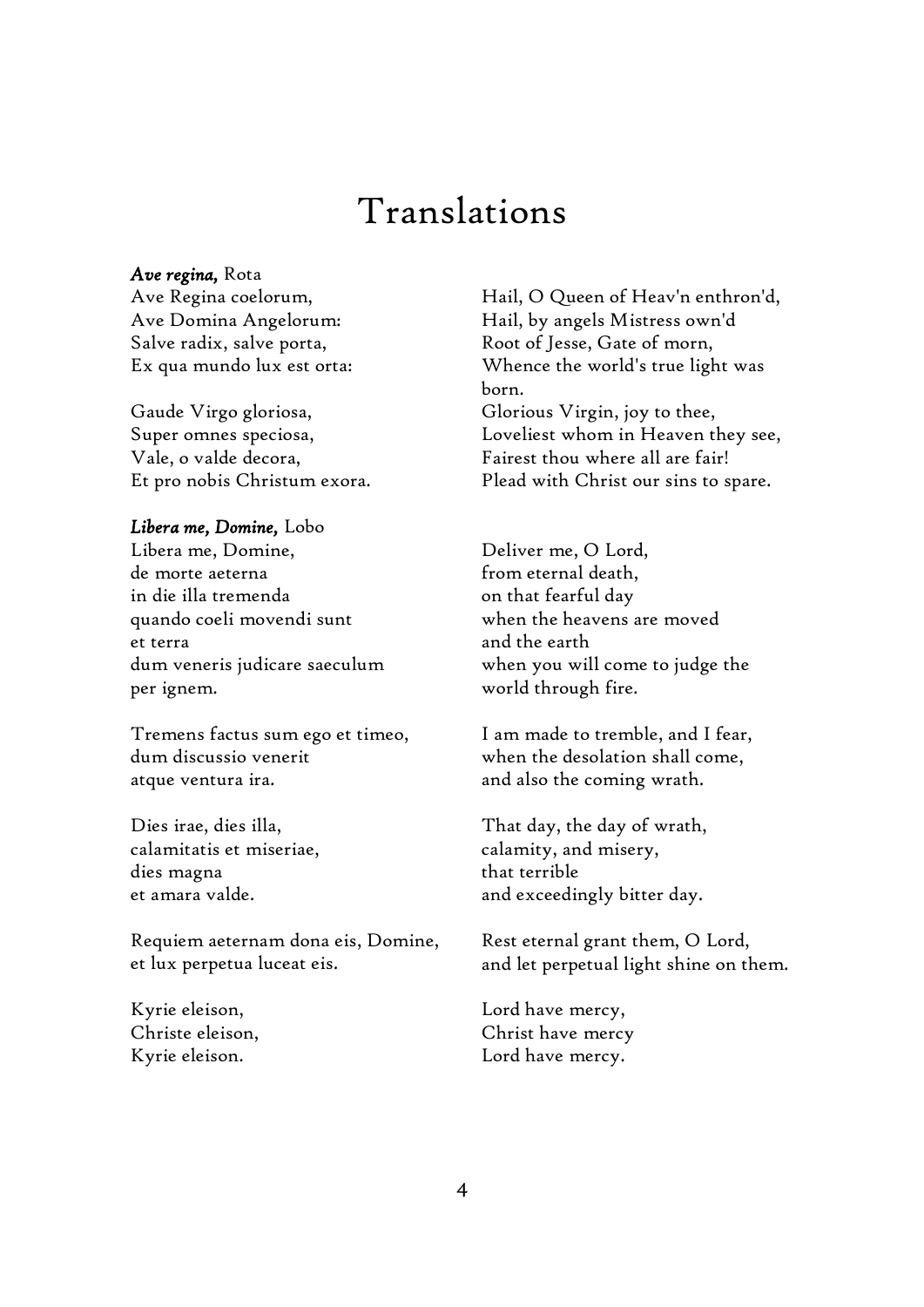#### *Sicut ovis,* Gesualdo

Sicut ovis ad occisionem ductus est, et dum male tractaretur non aperuit os suum; traditus est ad mortem ut vivificaret populum suum. Tradidit in mortem animam suam, et inter iniquos reputatus est. Ut vivificaret populum suum.

#### *Jerusalem, surge*, Gesualdo

Jerusalem, surge, et exue te vestibus jucunditatis; induere te cinere et cilicio: quia in te occisus est Salvator Israel. Deduc quasi torrentem lacrimas per diem et noctem, et non taceat pupilla oculi tui. Quia in te occisus est Salvator Israel.

#### *Plange quasi virgo,* Gesualdo

Plange quasi virgo, plebs mea, ululate, pastores, in cinere et cilicio quia veniet dies Domini magna et amara valde. Accingite vos, sacerdotes, et plangite, ministri altaris, aspergite vos cinere. Quia veniet dies Domini magna et amara valde.

#### *Media vita,* Lassus

Media vita in morte sumus Quem quaerimus adjutorem nisi te, Domine?

He was led as a sheep to the slaughter, mistreated, but he opened not his mouth; He was delivered over to death so as to give life to his people. He delivered his soul unto death, and was counted among the malefactors. To quicken his people.

Arise, O Jerusalem, and put off your garments of rejoicing; cover yourself with sack-cloth and ashes: for the Saviour of Israel has been slain in your midst. Let your tears run down like a river, day and night, and let not the apple of your eye cease. For the Saviour of Israel has been slain in your midst.

Weep like a virgin, my people, howl, keepers of the flock, covered with ashes and sack-cloth, for the great and very bitter day of the Lord will come. Prepare yourselves, priests, and lament, acolytes before the altar, cover yourselves with ashes. For the great and very bitter day of the Lord will come.

In the midst of life we are in death. Whom can we seek as our helper but you, Lord,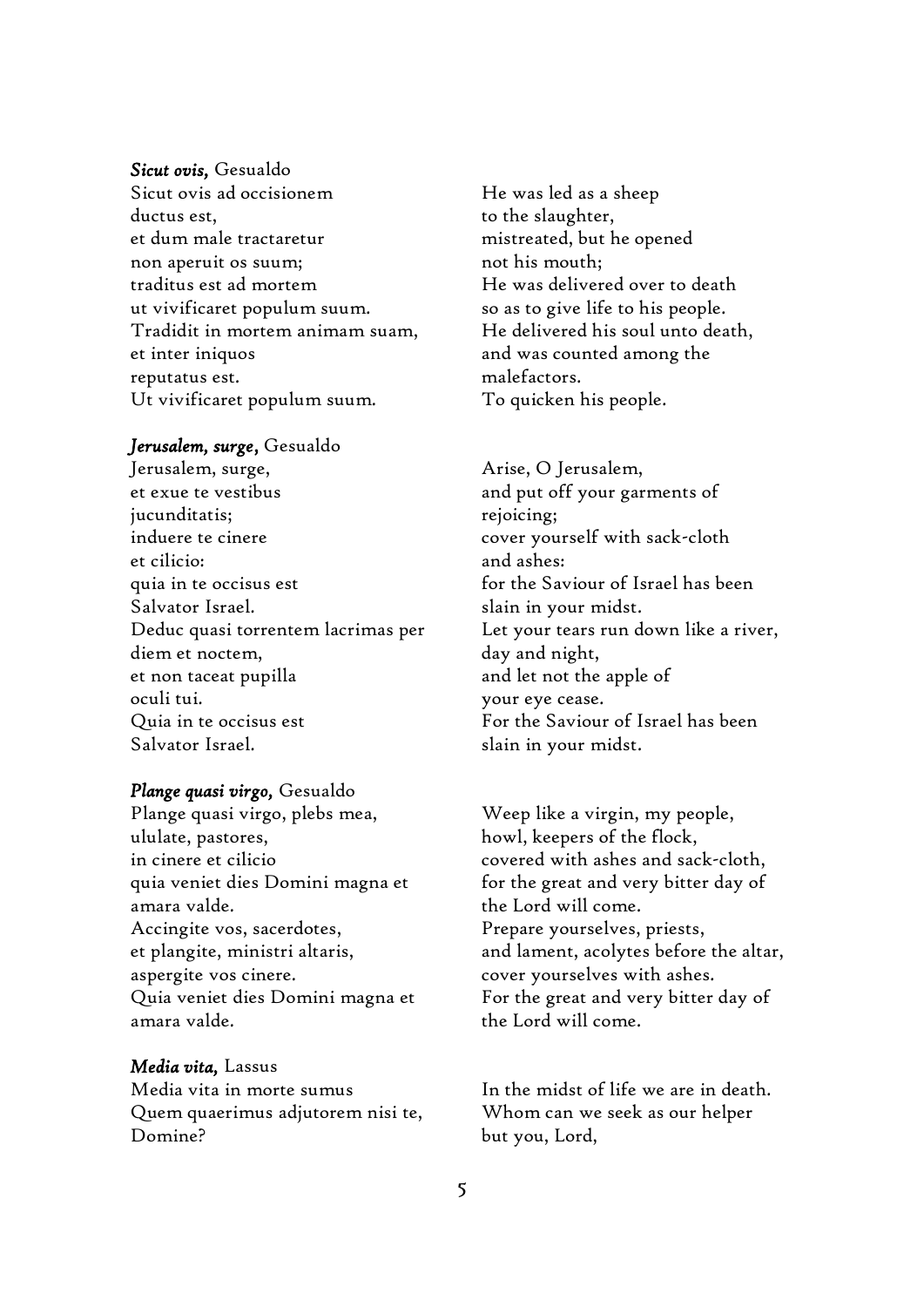Qui pro peccatis nostris juste irasceris? Sancte Deus, Sancte fortis, Sancte et misericors Salvator, Amaræ morti ne tradas nos.

#### *Recessit pastor noster*, Gesualdo

Recessit pastor noster fons aquae vivae ad cuius transitum sol obscuratus est: Nam et ille captus est, qui captivum tenebat primum hominem: hodie portas mortis et seras pariter Salvator noster disrupit. Destruxit quidem claustra inferni et subvertit potentias diaboli.

#### *O vos omnes,* Gesualdo

O vos omnes qui transitis per viam: attendite et videte si est dolor sicut dolor meus. O vos omnes qui transitis per viam, attendite et videte: Si est dolor similis sicut dolor meus. Attendite, universi populi, et videte dolorem meum.

#### Ecce quomodo, *Gesualdo*

Ecce quomodo moritur justus et nemo percipit corde. Viri justi tolluntur et nemo considerat. A facie iniquitatis sublatus est justus et erit in pace memoria eius: Tamquam agnus coram tondente

who on account of our sins are justly angry? Holy God. Holy and strong. Holy and merciful Saviour, deliver us not to the bitterness of death.

Our Shepherd is departed, the fount of living water, At whose passing the sun was darkened, For even he was made captive who was holding captive the first man. Today the gates of death and their bars as well our Saviour has destroyed. Indeed He has destroyed the strongholds of the underworld And he has overthrown the powers of the devil.

O all ye that pass by the way, attend and see if there be any sorrow like to my sorrow. O all ye that pass by the way, attend and see: If there be any sorrow like to my sorrow. Attend, all ye people, and see my sorrow:

Behold how the righteous man dies And no one understands. Righteous men are taken away And no one considers: The righteous man has been taken away from present iniquity And his memory shall be in peace. As a sheep before her shearers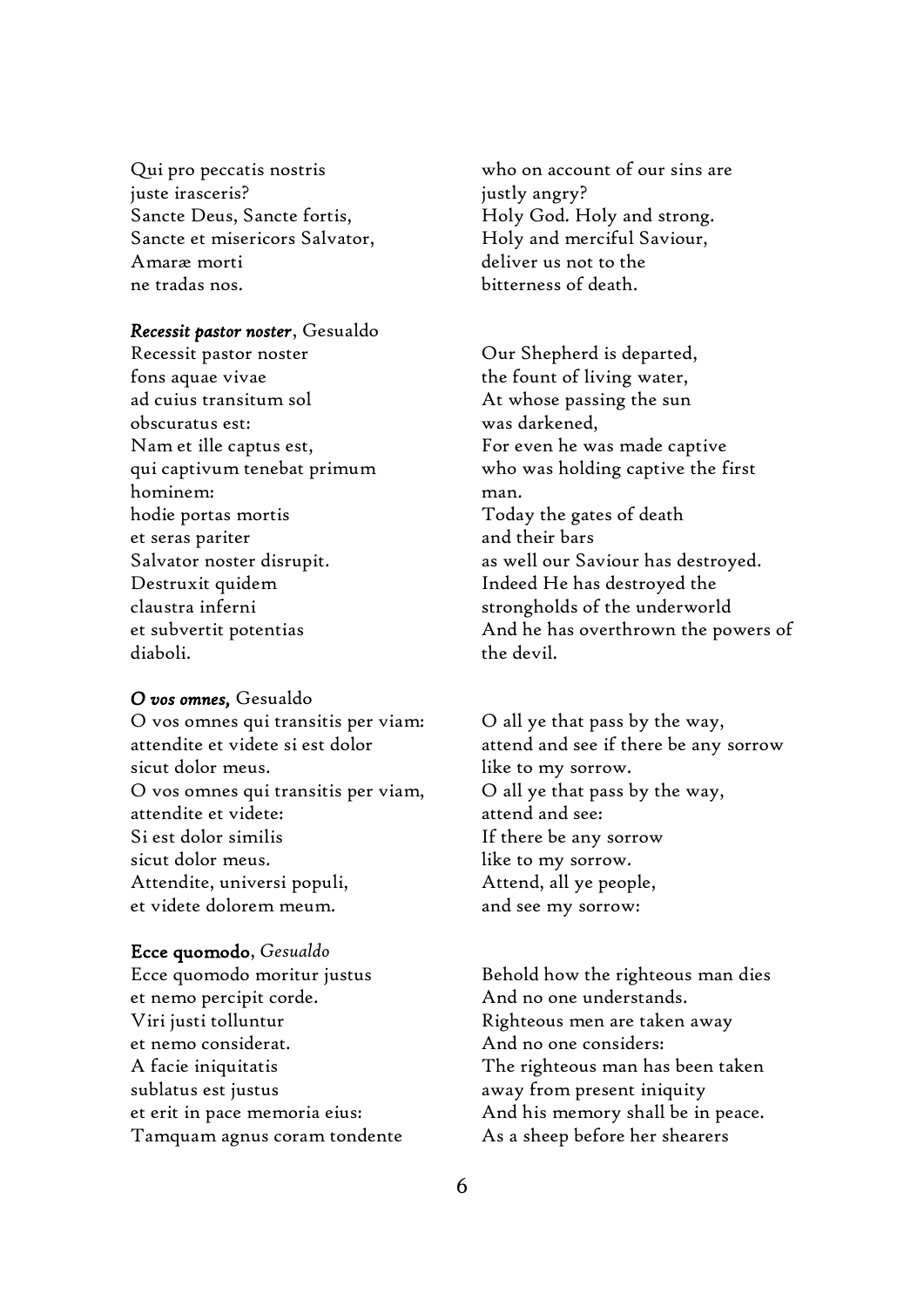se obmutuit, et non aperuit os suum: de angustia, et de judicio sublatus est. Et erit in pace memoria ejus.

Stabat mater, *Palestrina* Stabat Mater dolorosa Iuxta crucem lacrimosa Dum pendebat Filius.

Cuius animam gementem Contristatam et dolentem Pertransivit gladius.

O quam tristis et afflicta Fuit illa benedicta Mater unigeniti!

Quae moerebat et dolebat, Pia Mater, dum videbat Nati poenas incliti.

Quis est homo qui non fleret, Matrem Christi si videret In tanto supplicio?

Quis non posset contristari, Christi Matrem contemplari Dolentem cum Filio?

Pro peccatis suae gentis Vidit Iesum in tormentis, Et flagellis subditum.

Vidit suum dulcem natum Moriendo desolatum Dum emisit spiritum.

Eja Mater, fons amoris Me sentire vim doloris Fac, ut tecum lugeam.

is dumb, so he opened not his mouth: he was taken from prison and from judgement. And his memory shall be in peace.

At the cross her station keeping, stood the mournful mother weeping, close to Jesus to the last.

Through her soul, of joy bereaved, bowed with anguish, deeply grieved, now at length the sword hath passed.

Oh how sad and sore distressed was that mother highly blessed, of the sole-begotten One!

Christ above in torment hangs; She beneath beholds the pangs Of her dying glorious Son.

Is there one who would not weep, Whelm'd in miseries so deep Christ's dear Mother to behold?

Can the human heart refrain From partaking in her pain, In that Mother's pain untold?

Bruis'd, derided, curs'd, defil'd, She beheld her tender child All with bloody scourges rent.

For the sins of His own nation, Saw Him hang in desolation, Till His spirit forth He sent.

O thou Mother! fount of love! Touch my spirit from above; Make my heart with thine accord.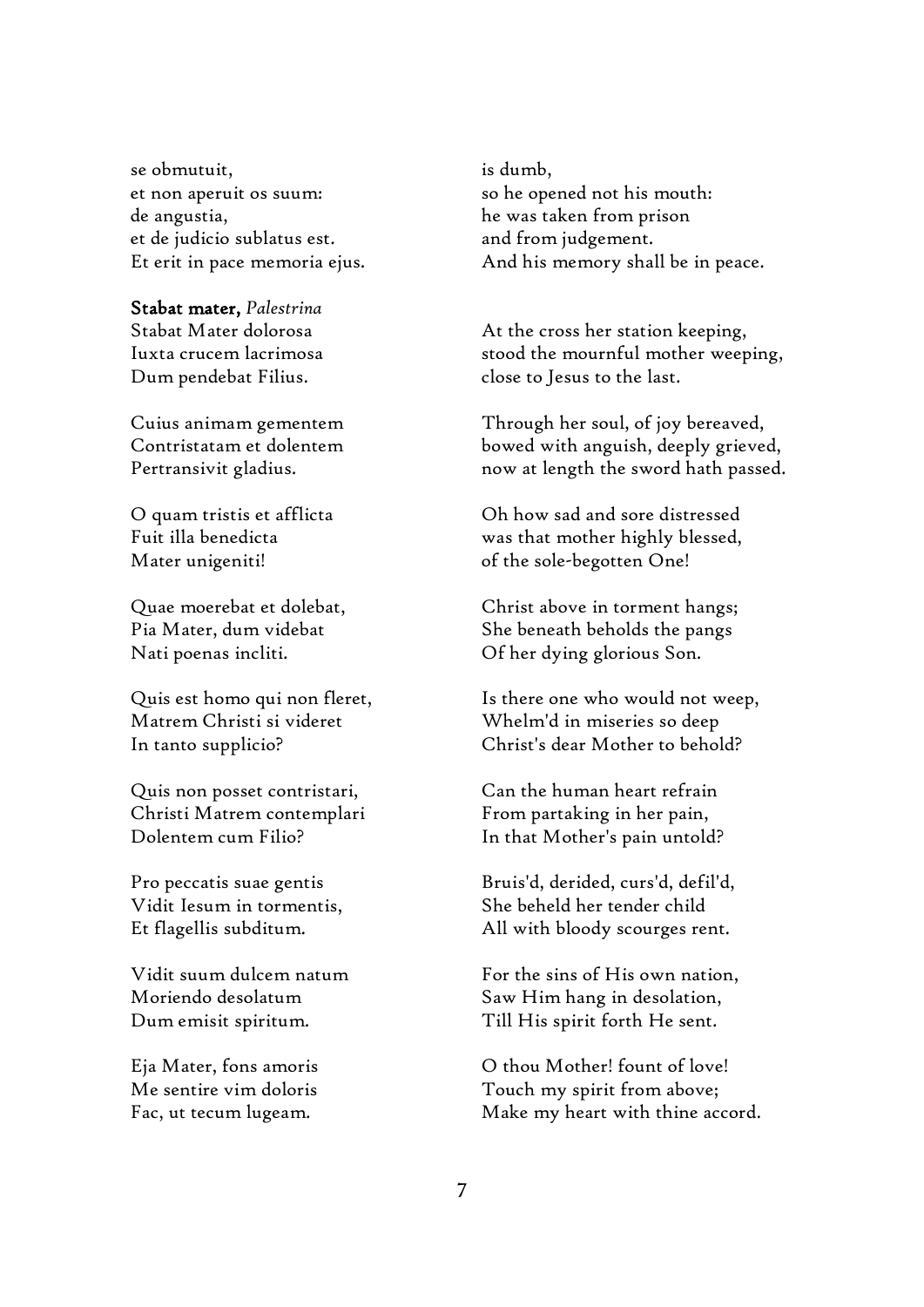Fac, ut ardeat cor meum In amando Christum Deum Ut sibi complaceam.

Sancta Mater, istud agas, Crucifixi fige plagas Cordi meo valide.

Tui nati vulnerati, Tam dignati pro me pati, Poenas mecum divide.

Fac me tecum, pie, flere, Crucifixo condolere, Donec ego vixero.

Juxta crucem tecum stare, Et me tibi sociare In planctu desidero.

Virgo virginum praeclara, Mihi jam non sis amara Fac me tecum plangere.

Fac, ut portem Christi mortem Passionis fac consortem, Et plagas recolere.

Fac me plagis vulnerari, Fac me cruce inebriari, Et cruore Filii.

Flammis ne urar succensus Per te, Virgo, sim defensus In die judicii.

Fac me cruce custodiri Morte Christi praemuniri Confoveri gratia

Quando corpus morietur, Fac, ut animae donetur Paradisi gloria. Amen.

Make me feel as thou hast felt; Make my soul to glow and melt With the love of Christ our Lord.

Holy Mother! pierce me through; In my heart each wound renew Of my Saviour crucified.

Let me share with thee His pain, Who for all my sins was slain, Who for me in torments died.

Let me mingle tears with thee, Mourning Him who mourn'd for me, All the days that I may live.

By the cross with thee to stay, There with thee to weep and pray, Is all I ask of thee to give.

Virgin of all virgins best, Listen to my fond request Let me share thy grief divine.

Let me, to my latest breath, In my body bear the death Of that dying Son of thine.

Wounded with His every wound, Steep my soul till it hath swoon'd In His very blood away.

Be to me, O Virgin, nigh, Lest in flames I burn and die, In His awful Judgment day.

Christ, when Thou shalt call me, Be Thy Mother my defence, Be Thy cross my victory.

While my body here decays, May my soul Thy goodness praise, Safe in Paradise with Thee. Amen.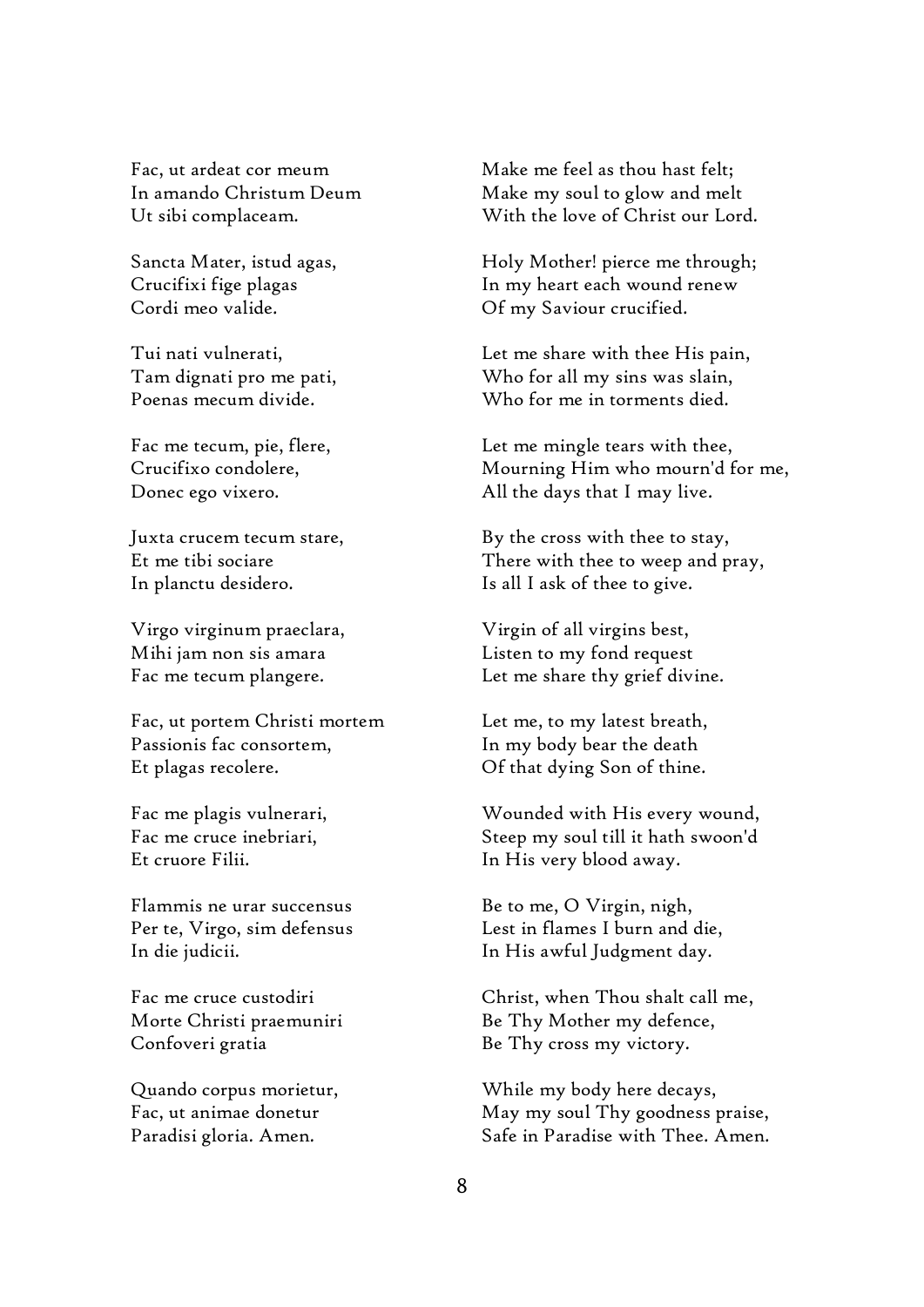#### Astiterunt reges, *Gesualdo*

Astiterunt reges terrae, et principes convenerunt in unum, adversus Dominum et adversus Christum eius. Quare fremuerunt gentes, et populi meditati sunt inania?

*Aestimatus sum,* Gesualdo Aestimatus sum cum descendentibus in lacum, factus sum sicut homo sine adjutorio, inter mortuos liber. Posuerunt me in lacu inferiori, in tenebrosis et in umbra mortis. Factus sum sicut homo sine adjutorio, inter mortuos liber.

*Sepulto Domino,* Gesualdo Sepulto Domino, signatum est monumentum, Volventes lapidem ad ostium monumenti, Ponentes milites qui custodirent illum. Accedentes principes sacerdotum ad Pilatum, petierunt illum.

The kings of the earth rise up, and the rulers take counsel together, against the Lord, and against his anointed. Why do the heathen rage, and the people imagine a vain thing?

I am counted with them that go down into the pit: I am as a man that hath no strength: free among the dead. Thou hast laid me in the lowest pit, in darkness, in the deeps. I am as a man that hath no strength: free among the dead.

The Lord being buried, the tomb was sealed By rolling a stone across the door, And soldiers were placed to guard it. The chief priests went to Pilate and petitioned him.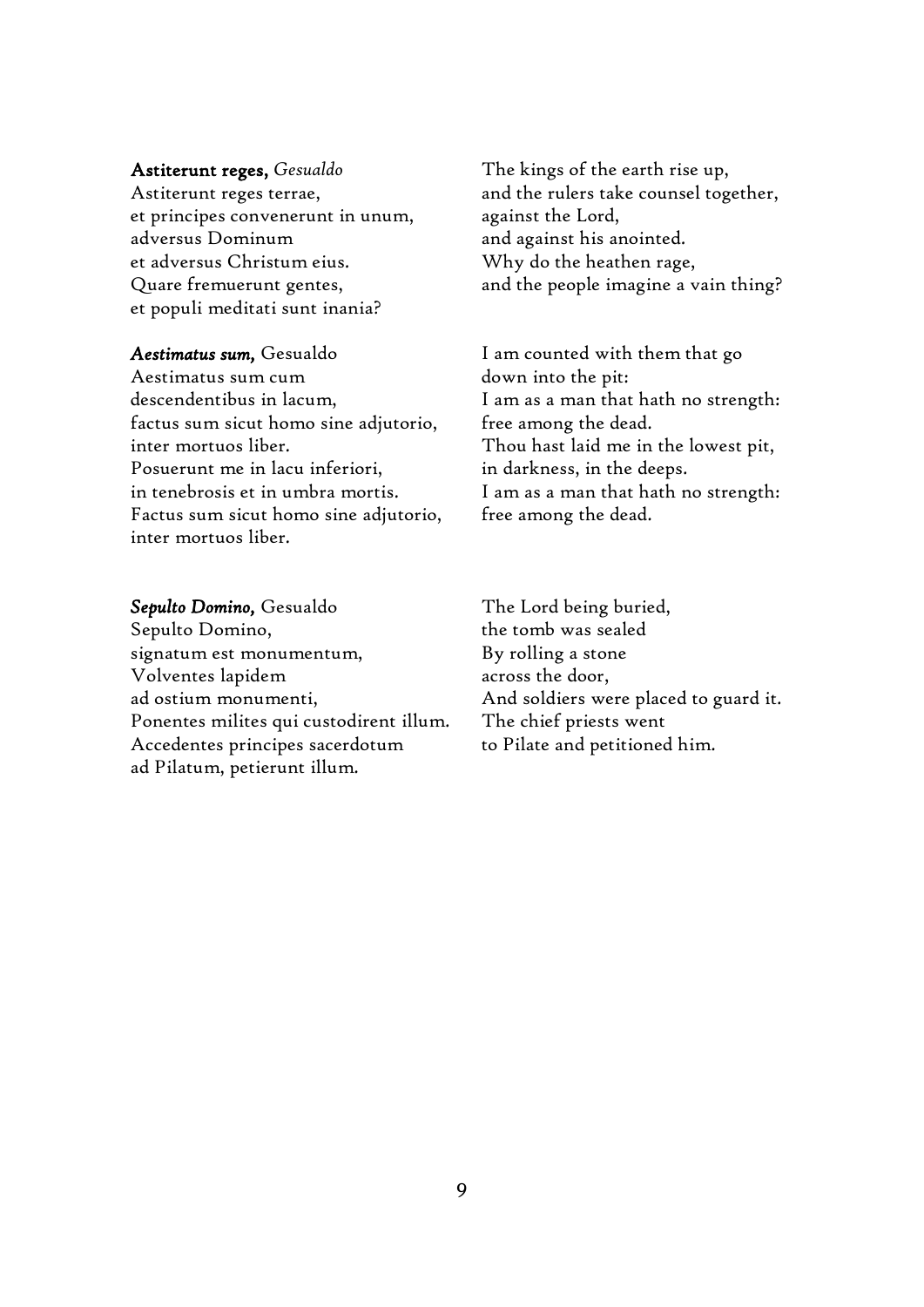# Iken Scholars<br>Matthew Dunn

#### *Director* Matthew Dunn

*Sopranos Altos* Emily Field Katharina Dunn Jenny Forsyth Bethany Horak-Hallett Danielle Hooper

*Tenors Basses* James Green Andrew Balls Duncan Appleby Matt Collins

Tristram Cooke Marion Harris Paul Smith Myriam Burr

William Hess Chris Jeanes Esmond Cordingley-Poole Paul O'Donovan



Matthew Dunn, director, formed the *Iken Scholars* (then *Sacred Voices*) in 2012 to perform programmes of hidden corners of the canon of Renaissance polyphony. The group has gone on to present masses unheard in 400 years, motets transcribed from early tablature notation especially for them (by Matthew) and numerous large-scale works that Matthew thinks are woefully underperformed (Lobo's *Lamentations* among them).

Born in Manchester, Matthew read music at Cambridge for his BA and MPhil researching 13<sup>th</sup>-century polyphony. As an organist, he is director of music at St Botolph without Aldgate and gives frequent cathedral recitals across the UK (St Alban's Abbey is next on 11 November).

When he has a spare 5 minutes, he works for a management consultancy firm helping global insurers set and then achieve their strategic aims.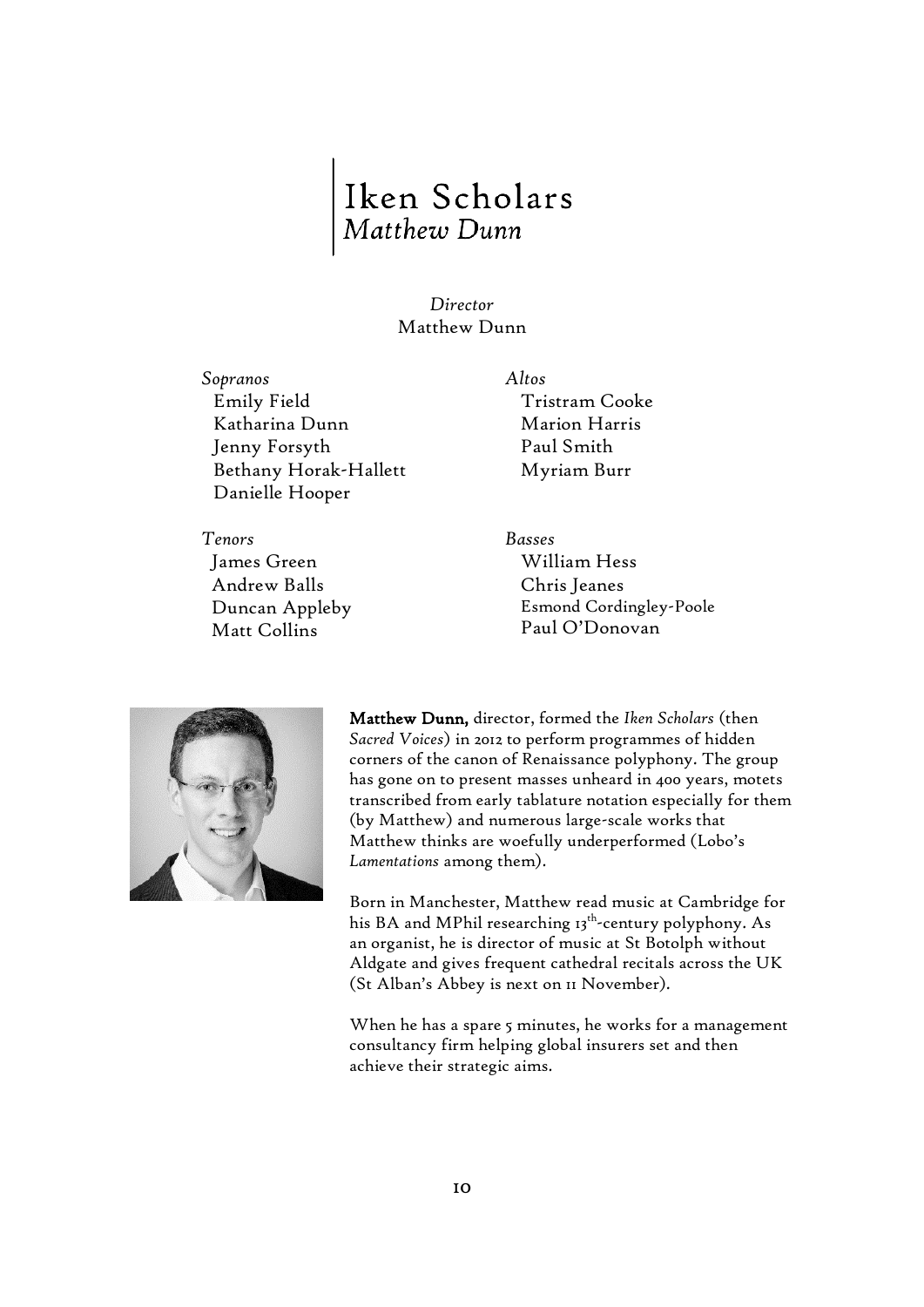

Soprano Emily Field began her choral career as a chorister at St John's Cathedral, Norwich. Since then she has gone on to complete a Bachelors and Masters in Music from the University of Manchester. During this time she sang the solo roles for Handel's *Messiah*, Bach *St John Passion*, Faure *Requiem*, Schubert *Mass in G* and performed the world premiere of Macmillan's *Credo* at the BBC proms.

She has regularly sung for BBC Radio 3, 4 and World service and is a founding member of Melodico Ensemble who have recently performed with the BBC Philharmonic, Clean Bandit and Boy George. Emily has just moved to London and is enjoying the variety of beards on display in Shoreditch.



Soprano Katharina Dunn came to England aged sixteen, after obtaining a scholarship to Malvern College to complete the International Baccalaureate. It is there that she discovered her love of singing and became an active member of both the chapel and chamber choir. Two years later she was awarded a place to read Classics at Peterhouse, Cambridge, where she became a chorister under the direction of Oliver Lomberg and Matthew Dunn. After four years at Peterhouse she went to London to study the Law. During that time, she sang with the London Chorus and the Savoy Jazz Choir, a newly formed group created at Goodenough College. Katharina is now a solicitor in London and founder member of the Iken Scholars.



 Soprano, Jenny Forsyth has always had a keen interest in music and from an early age singing became a real love. A member of the award winning Farnham Youth Choir gave an invaluable grounding and education in music-making, which then continued through school and university culminating in an undergraduate degree in music from the University of East Anglia, and a master's degree in choral studies from the University of Chichester.

Jenny's involvement in music has continued not just in her own performance, but also professionally, as Music Administrator at Westminster Cathedral, where she is tasked with aiding the smooth running of the music department and world famous choir. She has also recently taken on the role of managing the London Festival of Contemporary Church Music.

Jenny sings with various ensembles around London and Oxford, including the Iken Scholars, Sospiri (run by Chris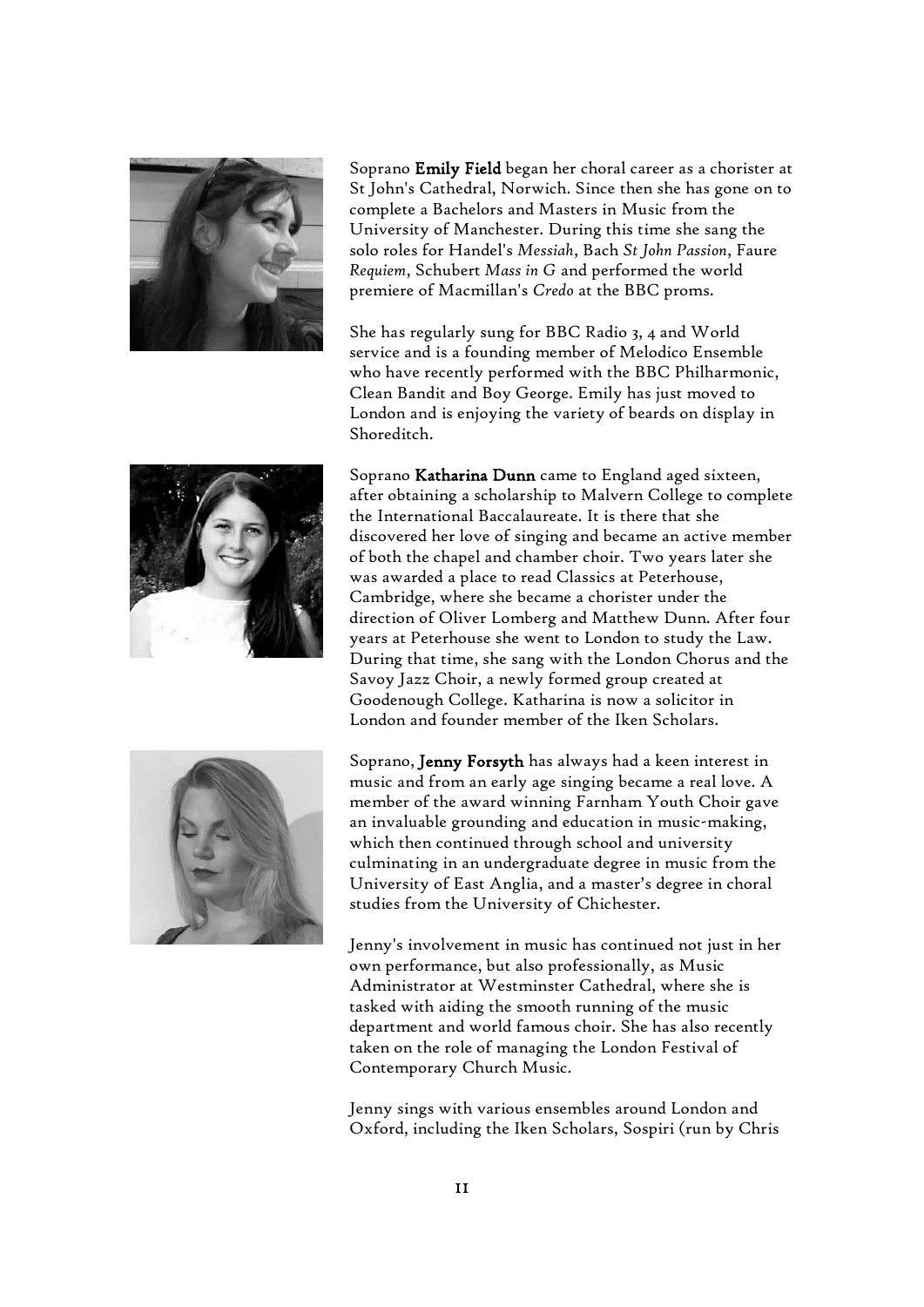

Watson), the Epiphoni Consort and the Renaissance Singers, and she also sings regularly at several London churches.

Danielle Hooper, soprano, is based in London, and currently studies with Deborah Miles-Johnson. Her musical experience is extensive, as a choral singer and as a soloist, beginning with a musical education at St Paul's Girl's School, where she achieved the Vermont Prize for Singing. Between 2002 and 2004, she also studied in the Junior department of Guildhall School of Music and Drama.

She is currently choral scholar at St. Gabriel's Church in Pimlico, and has been a regular dep at several churches, including Our Lady of the Assumption and St Gregory, Warwick Street, St. Gregory and St. Augustine's Church, Oxford, and St. Olave's Hart Street. She sang as a chorus member and soloist at Clare and Magdalene Colleges, Cambridge.



With particular interest in Renaissance and Baroque music, Bethany Horak-Hallett, soprano, has had the pleasure of making music with a wide range of artists, ensembles, and orchestras, both nationally and internationally. Having spent her Masters in Performance studying the Italian Cantata, she developed a passion for the works of Carissimi, Scarlatti, and Handel, and thoroughly enjoys returning to the works of these composers. Recent recordings however have seen Bethany explore a more modern choral repertoire, where you'll be able to find her performing compositions by Dan Locklair released by Convivium Records. When she's not singing, Bethany can often be found attending pottery, yoga, and meditation classes. http://horak-hallett.com/



Tristram Cooke, countertenor, is studying for an MA in Performance at the Royal Academy of Music with Glenville Hargreaves and Michael Chance. As part of his postgraduate studies, he has performed in opera scenes from Handel's *Rinaldo* in the title role and Jonathan Dove's *Flight* in the role of Refugee. Next year for RAM Opera he will be performing in Monteverdi's *L'Incoronazione di Poppea*, and is covering the role of Ottone. He is a soloist for the Kohn Foundation Bach Cantata series, and member of the Academy's prestigious Bach Cantata and Chamber choirs.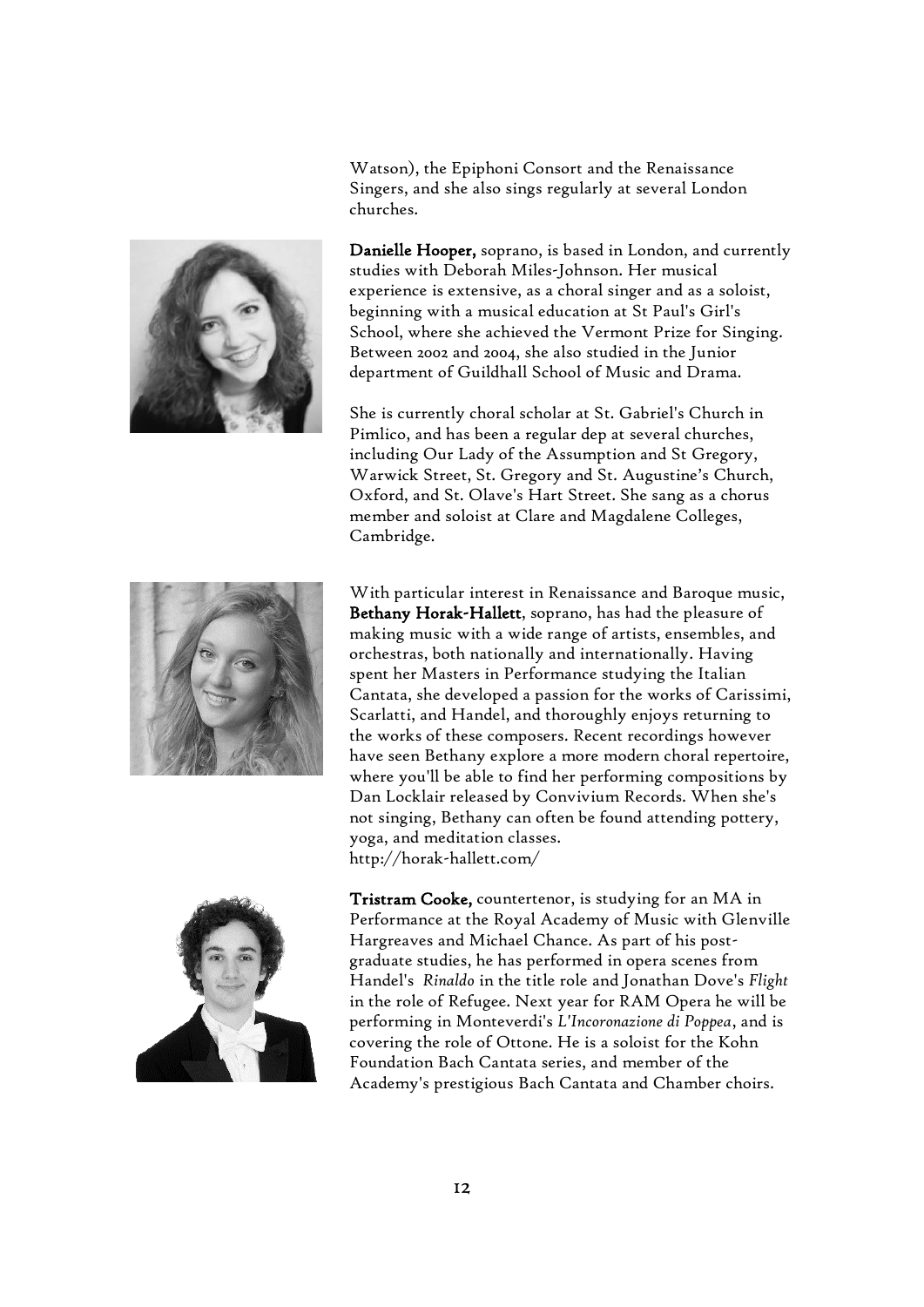



Paul Smith, countertenor, works in new media, measuring consumption of on-demand television online. He is a layclerk at St Peter's Church, St Albans, and also sings with *De Profundis*, Ely Cathedral Choir and *Opera Seria*. He has participated in several pioneering musical projects with directors including Robert Hollingworth, Bruno Turner, Andrew Parrott, David Skinner, David Allinson and Sarah MacDonald. He enjoys cricket, fine wine, Lord of the Rings, filking and suspensions.

Originally from the Midlands, alto Marion Harris graduated from the University of Birmingham with a First in Music in 2011. During her studies Marion had singing lessons with Faye Newton through the Centre for Early Music Performance and Research, and also sang with the choir of St. Chad's R.C. Cathedral, Birmingham. After graduating she decided to become a Librarian and now works at Goldsmiths College, having completed a Master's degree in Librarianship. Marion joined the choir in July 2015.

Alto Myriam Burr's love for renaissance music began when she learnt to play the viol in an early music ensemble in York. She was a choral scholar at Merton College, Oxford, then moved to Edinburgh via Normandy, singing in everything from Renaissance choirs to fringe opera. She came to London three years ago and also sings with the Holst Singers.

She works in the field of homelessness and mental health and enjoys singing loudly on her bike.

Tenor James Green's first introduction into choral music came when he started singing as a chorister in Rochester Cathedral aged 8. He spent 5 years as a treble there, singing a wide range of music in the daily services. After leaving the choir, he sang in the back row alongside the 6 regular Lay Clerks in order to gain further experience of the repertoire. In 2010 he moved to London in order to begin a degree in Physics at Kings College London. He studied there for 4 years, while singing in the Chapel choir under David Trendell and Gareth Wilson. During this period the choir made several tours abroad and produced several recordings, including music as diverse as masses by Allegri, Richard Strauss' *Deutsche Motette*, Desenclos *Requiem* and, most recently, a CD of motets from the 16th and 17th century alongside contemporary works commissioned in memory of David Trendell. In addition to singing with the *Iken*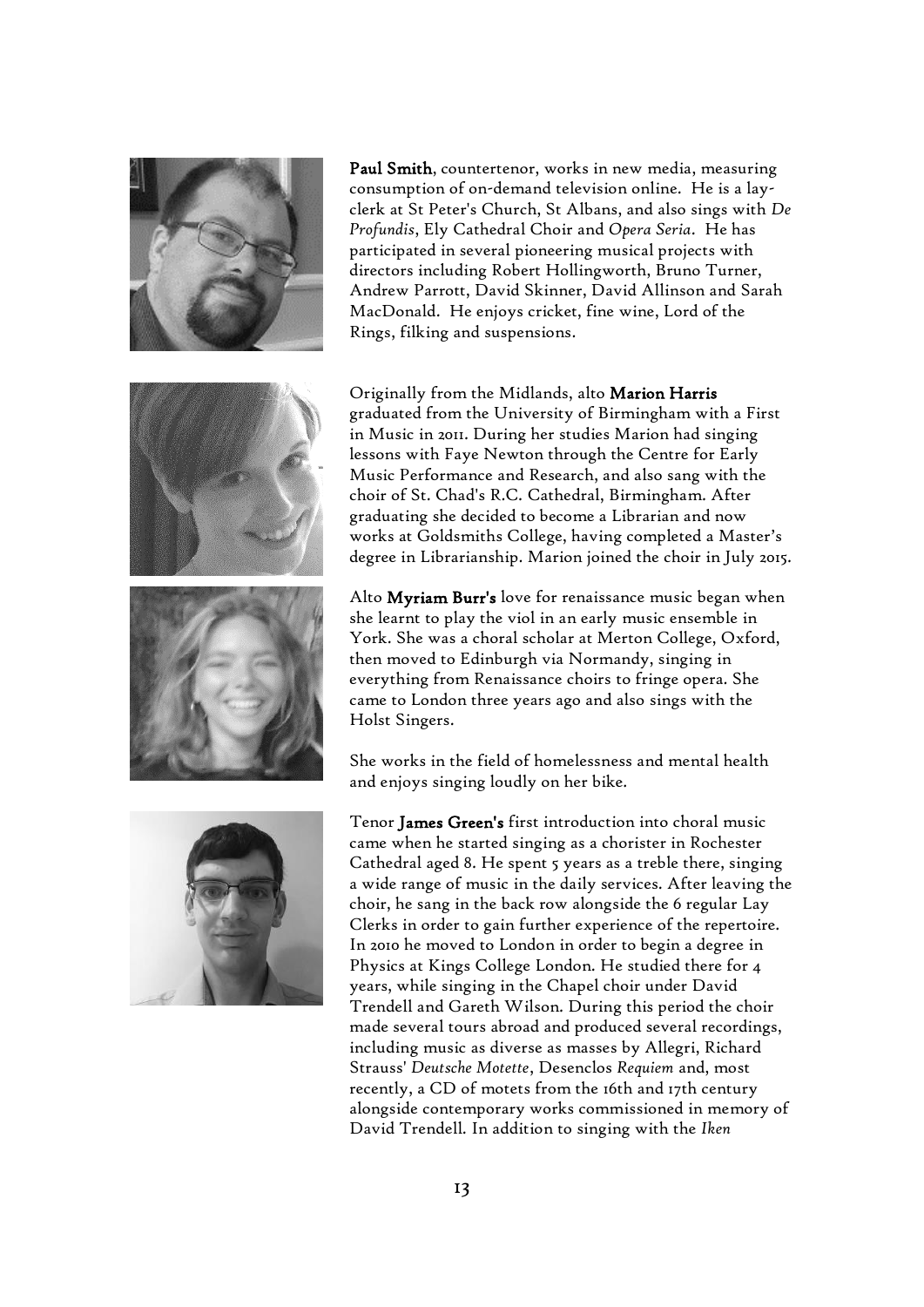

*Scholars*, James also sings regularly at Christchurch Chelsea, St Gabriel's Pimlico and Rochester Cathedral.

Andrew Balls, tenor, joined the *Iken Scholars* in July 2015. He is cantoris tenor for the choir of the Royal Church of St Alfege, Greenwich where the choir sings to a cathedral standard. With the choir, he has performed both at home and abroad including live broadcasts on BBC Radio 4 and Vatican radio. He is also the choir tour and publicity manager and has organised several concerts abroad in Bordeaux and in the South West of France. Andrew has a life-long passion for early music and renaissance choral singing and sings regularly with the New Renaissance Voices and the Thomas Tallis Society. Andrew is a graduate of University College, Durham where he studied Economics.



Matt Collins, tenor, began singing at an early age, though was not until post senior-schooling that his love of choral music became apparent. In his home town of Toowoomba, he conducted the Toowoomba Philharmonic Society for 3 years, as well as sang in various ensembles in the district. Having conducted large scale works such as Haydn's 'The Seasons' and Handel's 'Messiah' as well as guest conducting various groups including the Queensland Eisteddfod 2013/2014 Champion choir, the Sunshine Coast Oriana Choir, he expanded his sights to the international stage. Upon completing his Bachelor of Creative Arts (Music) and taking part in the 2014 ACCET (Australian Choral Conductors, Education & Training) course, Matt moved to London in September 2014 to further develop his love of early choral music. He currently sings with the Choir of St Martin-in-the-Fields which has provided him the opportunity to sing in venues such as the Royal Albert Hall and Canterbury Cathedral and is very much looking forward to continue making beautiful music with the Iken Scholars over the years to come.



Tenor Duncan Appleby is halfway through a Master's degree in accompaniment at the Royal College of Music, where he studies with Kathron Sturrock. Duncan studied his undergraduate degree in Birmingham Conservatoire, singing in both of the Chamber Choirs, and also spent time in the choirs of both cathedrals in Birmingham. In 2009, Malaysian baritone Chi Hoe Mak formed the Icarus Vocal Ensemble, dedicated to performing music by the students of British conservatoires. This music often made use of extended techniques, and was at times nearly atonal. The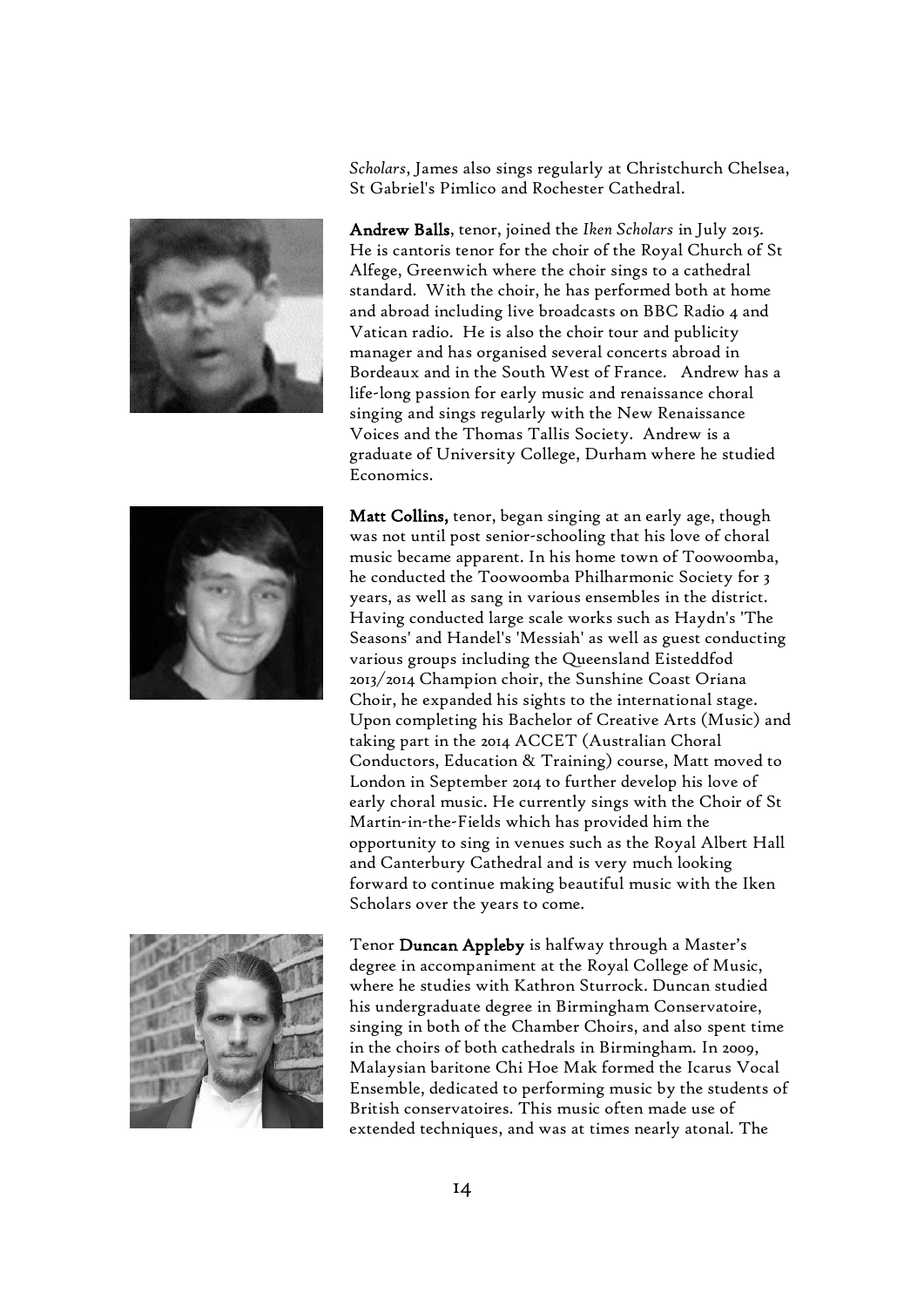

group performed in the Canterbury Sounds New festival in 2010, and in the Royal Northern College of Music and the Walsall Art Gallery. In October 2012, Duncan performed Schumann's *Dichterliebe* in a church in Rugby, and then three months later in St. Martin's church in Birmingham.

William Hess, bass, started his choral career as a chorister at Christ Church Cathedral, Oxford, under Stephen Darlington. For there he went on to Rugby School as a music scholar and then on to Peterhouse, Cambridge, as a choral scholar. At Peterhouse he was under the baton of Matthew Dunn, and studied with Nigel Wickens. After graduating William spent a year as a Choral Scholar at Christchurch Cathedral, New Zealand, under Brian Law. On returning to London he now works as an international tax consultant with Deloitte, and regularly sings with the *Bach choir*, the *Iken Scholars* and occasionally deps for other groups

Esmond Cordingley-Poole, bass, was educated at the Royal Grammar School, Guildford, and is currently in a gap year prior to reading History at Exeter College, Oxford, where he will take up a choral scholarship. A former chorister at Guildford Cathedral, he returned there, on leaving the RGS in 2014, as a choral scholar, before focussing increasingly on solo singing, under the tuition of Penny Jenkins. He currently sings with the *Iken Scholars* and *Harlequin Chamber Choir*, and directs and sings in *Cantanti di Monteverdi*, a vocal quintet with a particular focus on the madrigals and secular music of Monteverdi. As a soloist, Esmond has recently sung for performances of Schütz's *The Seven Last Words from the Cross* (in the role of Malefactor on the Right), Vaughan Williams's *Serenade to Music*, Purcell's *Ode for St. Cecilia's Day* (with the Ardingly International Music School choir and Kent Sinfonia, conducted by Robert Dean) and Handel's *Messiah* (conducted by Neil Jenkins). Upcoming work includes performances in Blow's opera *Venus and Adonis* and as the bass soloist for Purcell's *Welcome to all the pleasures* (both for the Benslow Music Baroque Opera). Esmond is also active as a composer. His recent works include a dramatic scene, *Orpheus in Hades*; a haiku setting, *Over the Wintry Forest* (selected recently for a workshop with the BBC Singers); and a piano sonata, *Portraits of a Ballet of two Puppets*.